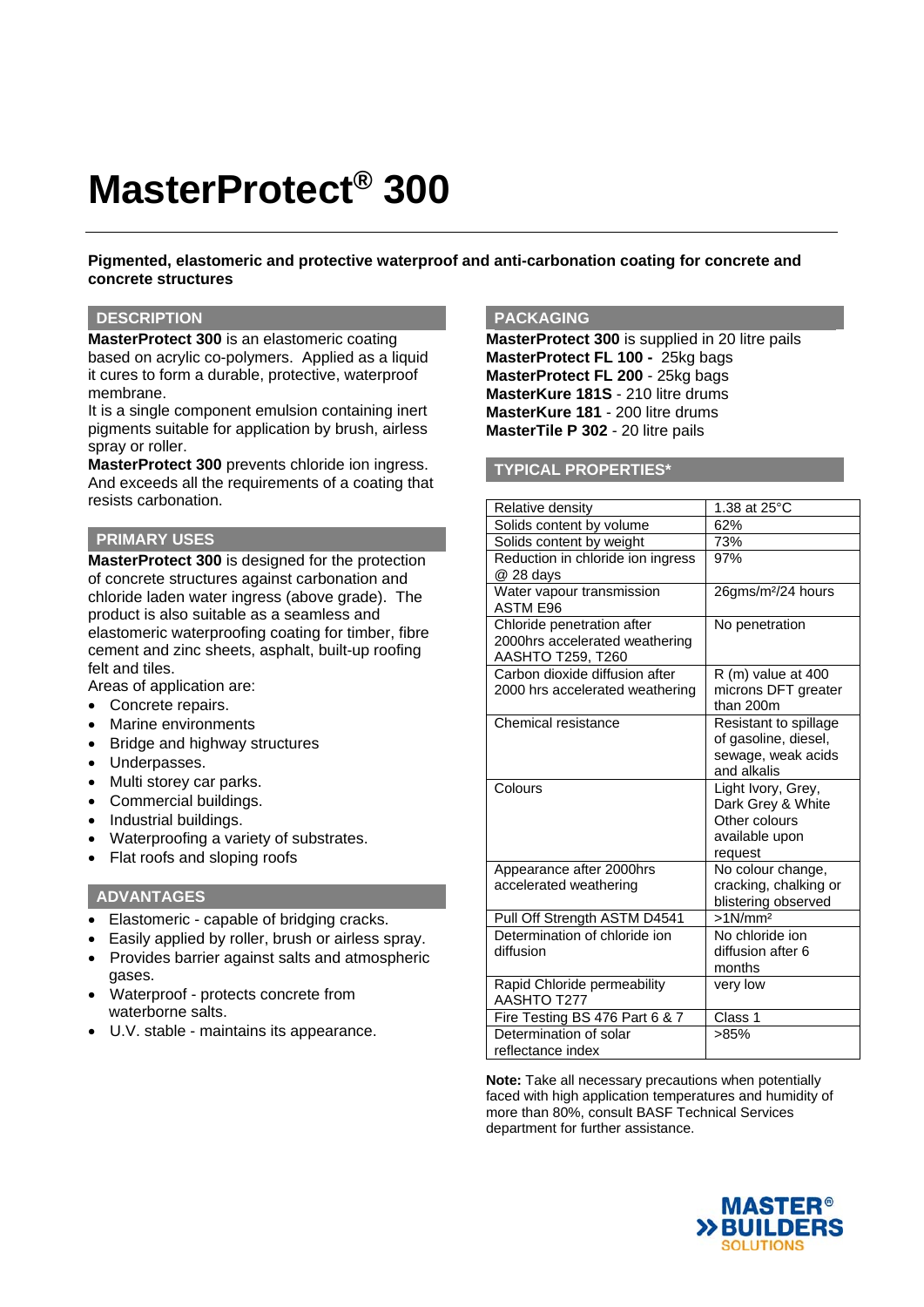## **MasterProtect® 300**

#### **APPLICATION PROCEDURE**

**MasterProtect 300** can be applied by brush, roller or airless spray equipment. For airless spray application dilute with 7% (1.4 litre/20 litre unit) by volume of potable water. Use a tip size of 19-23 thou.

## **SURFACE PREPARATION: CONCRETE**

All concrete surfaces should be treated to achieve a sound, clean surface free from laitance, oil, grease, mould release agent, residual curing compound, dust or other contaminants that could impair adhesion.

## **PRIMING**

All external surfaces should be primed with **MasterKure 181S** or **MasterKure 181** applied at approximate rate of 5m²/litre, to eliminate excessive suction and promote adhesion. In temperatures >25°C, application should be made a minimum of three hours before applying the **MasterProtect 300** coating. In cold, humid conditions 24 hours is required to ensure full solvent release.

For internal surfaces such as car park walls, columns and soffits **MasterTile P 302** may be used as an alternative primer. Please go to the latest **MasterTile P 302** datasheet for application rates and details.

Coating the concrete at an early stage prevents penetration of deleterious salts.

## **FILLER / SCRAPE COAT**

Surface depressions, blow holes, aggregate popouts etc., may be rectified with:

**MasterProtect FL 100** - Used for application to external and internal surfaces if required. **MasterProtect FL 200** - Used for applications to **internal concrete / masonry surfaces ONLY.** 

The appropriate filler is tightly scraped onto the primed and dry surface to be over-coated, paying particular attention to ensure blemishes are filled. Deeper aggregate pop-outs may require filling in two layers.

The treated surface should be left to cure until the deepest depressions are dry to the touch before overcoating.

## **APPLICATION**

Apply in one or more coats ensuring a continuous even film. The finish may be textured if desired.

#### **SURFACE PREPARATION: ROOF WATERPROOFING**

Surfaces to be treated should be clean and dust free. All traces of oil, grease, mould release agent and residual curing compounds should be removed together with any other contaminant that could impair adhesion. Previous waterproofing treatments should be either completely removed or repaired. Cracked, broken, slipped or missing tiles, sheets, slates or other forms of covering must be replaced or refixed. Cracks in asphalt or built-up felt systems should be filled with mastic and allowed to cure.

## **APPLICATION**

**MasterProtect 300** is applied to the prepared surface in two coats, the first being allowed to dry, before the second is applied.

In hot dry climates, application will be assisted by dampening brushes.

Where the roof is in poor condition, or where substantial movement is expected in the roof structure, apply a sandwich system incorporating reinforcing fabric.

In this application, the fabric is bedded into the wet film of the first coat of **MasterProtect 300** using a charged brush. Ensure that full contact is achieved and there is no air entrapped. Apply a second coat of **MasterProtect 300** when the first has dried, at right angles to the first.